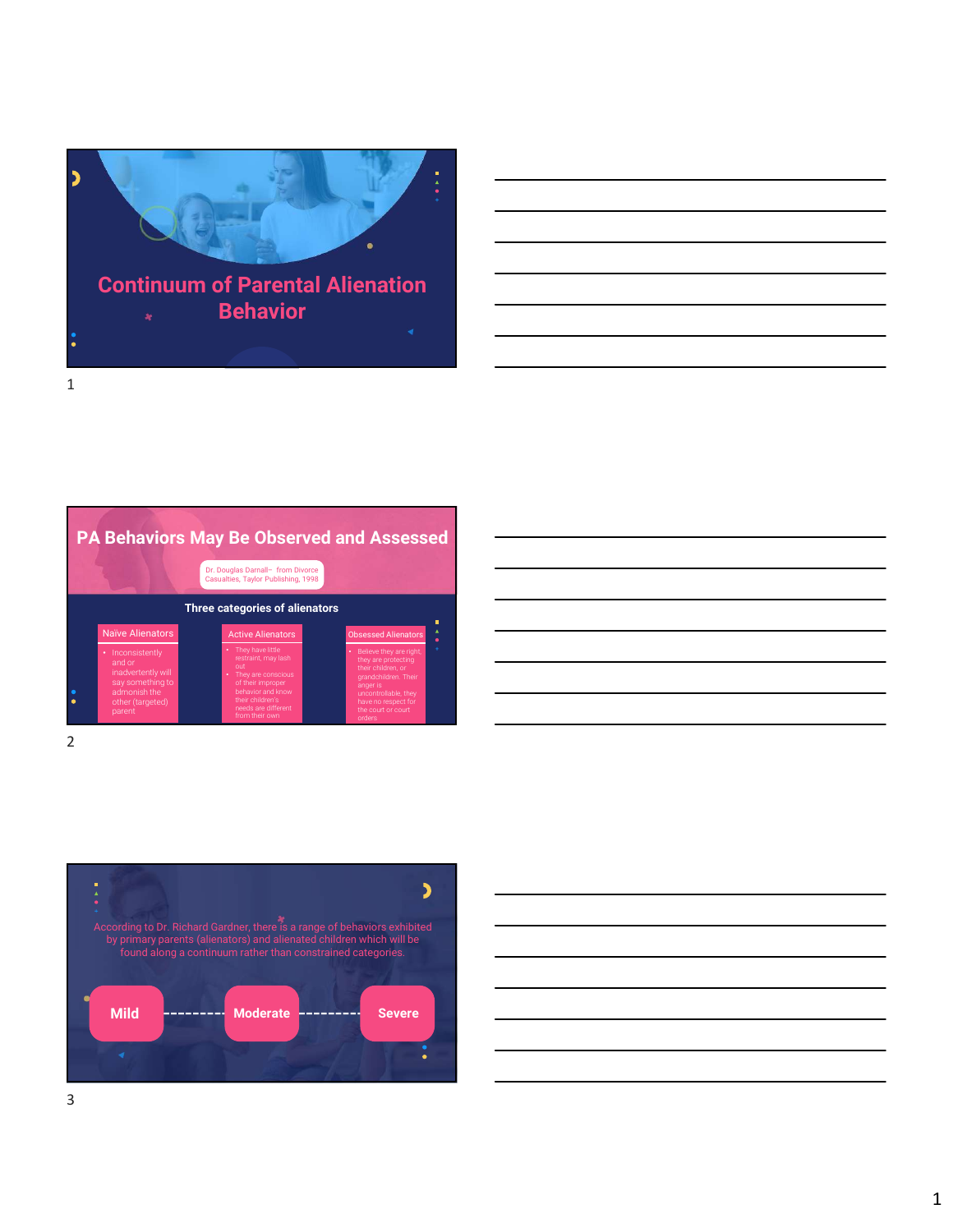











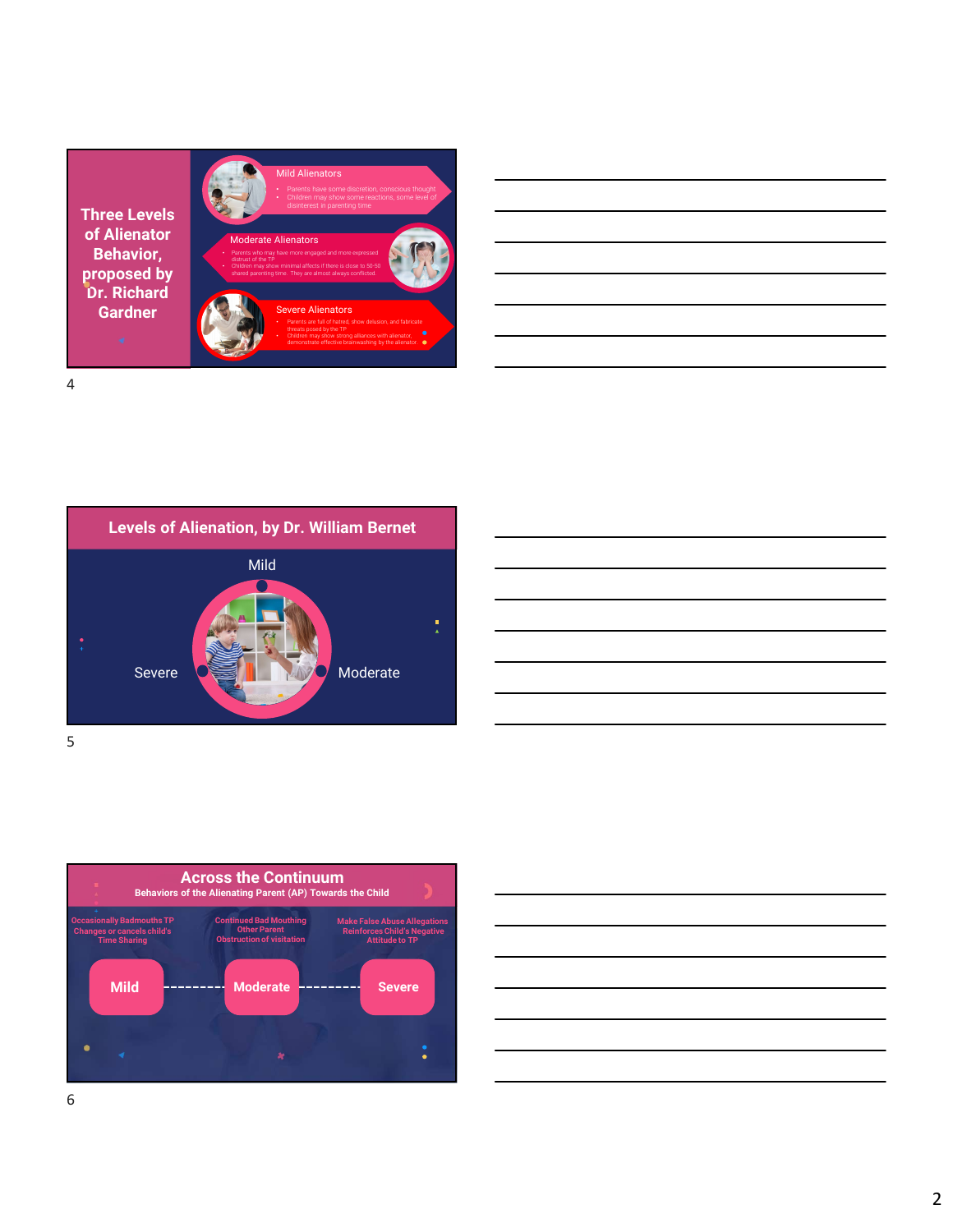



3 Elements Required for **Parental Alienation** Dr. Richard Warshak, author, Divorce **Poison and the contract of the contract of the contract of the contract of the contract of the contract of the contract of the contract of the contract of the contract of the contract of the contract of the contract of th** Without reason (substantial or<br>obvious cause) – it's alienation Middle Contracts and the Contracts of the Contracts of the Contracts of the Contracts of the Contracts of the Contracts of the Contracts of the Contracts of the Contracts of the Contracts of the Contracts of the Contracts With reason – it's likely<br>estrangement equined AP<br>
mathematical Properties The settlet The Content of the Content of the Content of the Content of the Content of the Content<br>
A is most likely distribution of the set of the Content of Content of the Content<br>
and child's claims are exaggerated, and/or if there's proof of other and a set of the set of the set of the set of the set of the set of the set o parent's brainwashing Ongoing campaign of denigration of absent, other parent en paign of designation of absent, other parentt<br>
(by thronus reason (substantial or<br>
which reason – it's likely<br>
estimates — it's likely<br>
Continuum of Behaviors Demonstrates Why<br>
estimates Continuum of Behaviors Demonstra